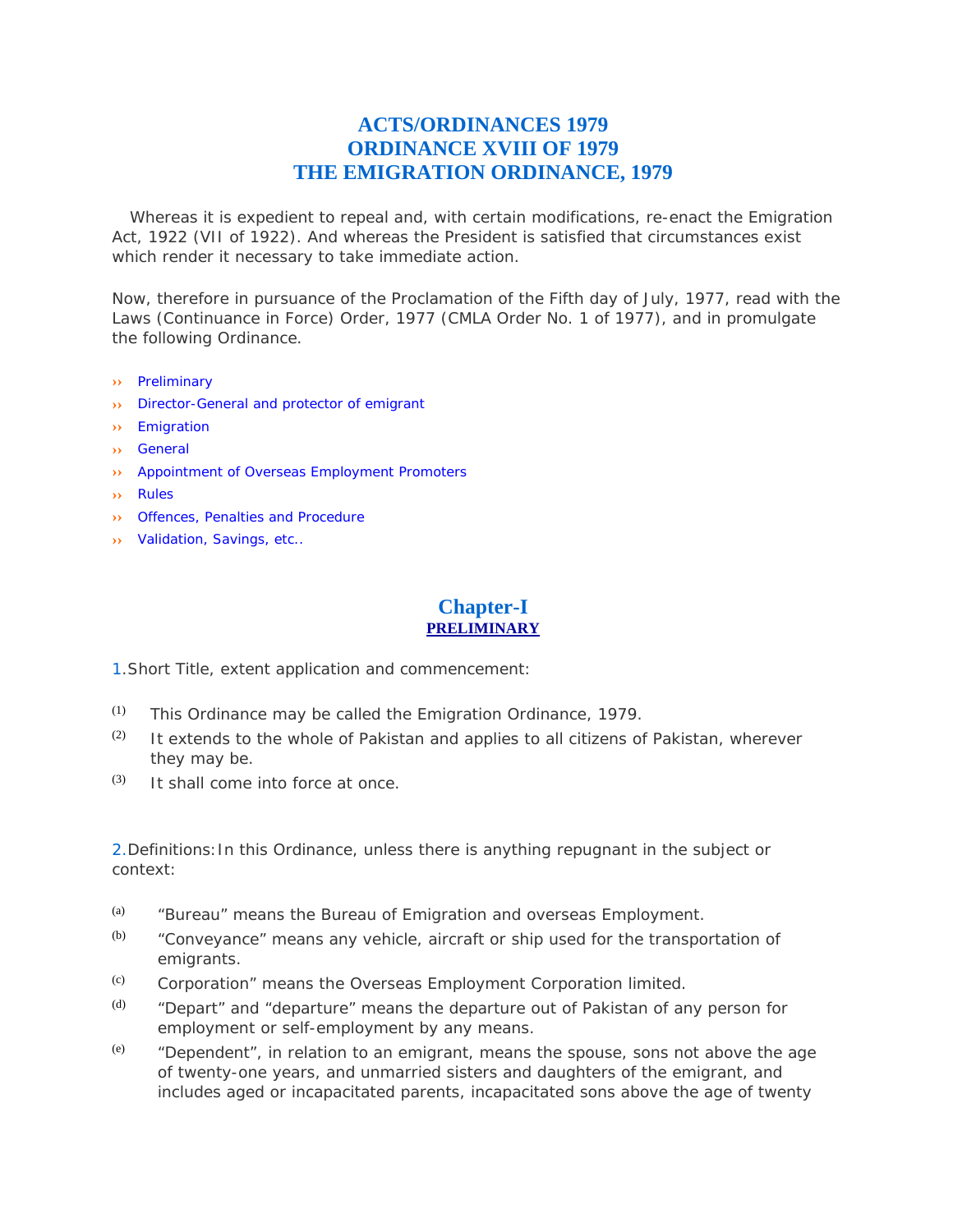one years and widowed and divorced sisters and daughters of the emigrant wholly dependent upon and residing with the emigrant and the sons not above the age of twenty one years, and dependent unmarried daughters, of such widowed or divorced sisters or daughters.

- (f) "Director-General" means the Director-General, Bureau of Emigration and Overseas Employment, appointed under section 3, and includes any person for the time being discharging the functions of Director-General.
- $($ g)  $($  "Emigrant" means any person who emigrates or has emigrated or who has been registered as an emigrant under this Ordinance and includes any dependent of an emigrant.
- $(h)$  "Emigrate" and "emigration" means the departure by sea, air or land out of Pakistan of any person for the purpose, or with the intention, of working for hire or engaging in nay trade profession or calling in any country beyond the limits of Pakistan.
- $(i)$  "Foreign service agreement" means an agreement between an emigrant and his prospective employer abroad or his authorized Overseas employment promoter in Pakistan containing terms and conditions of his employment and duly registered with the prescribed authority.
- $($ i $)$  "Overseas Employment Promoter" means a person licensed as such under section 12.
- $(k)$  "Prescribed" means prescribed by rules.
- $(1)$  "Protector of Emigrants" means a Protector of Emigrant appointed under section 5.
- $(m)$  "Rules" means rules made under this Ordinance.

In case of any doubt or dispute arising otherwise than in the course of any legal proceedings as to whether any person is an emigrant within the meaning of this Ordinance, the question shall be determined by the Federal Government, and such determination shall be final.

Back to To

### **Chapter-II DIRECTOR-GENERAL AND PROTECTOR OF EMIGRANT**

3.Director-General, Bureau of Emigration and Overseas Employment:

- $(1)$  The Federal Government may appoint a person to be the Director-General, bureau of Immigration and Overseas Employment, for the whole of Pakistan and such other officers as may be necessary on-expedient to assist the Director-General.
- (2) The Director-General and every officer appointed under sub-section(1) shall be a public servant within the meaning of section 21 of the Pakistan Penal Code, (Act XLV of 1860)1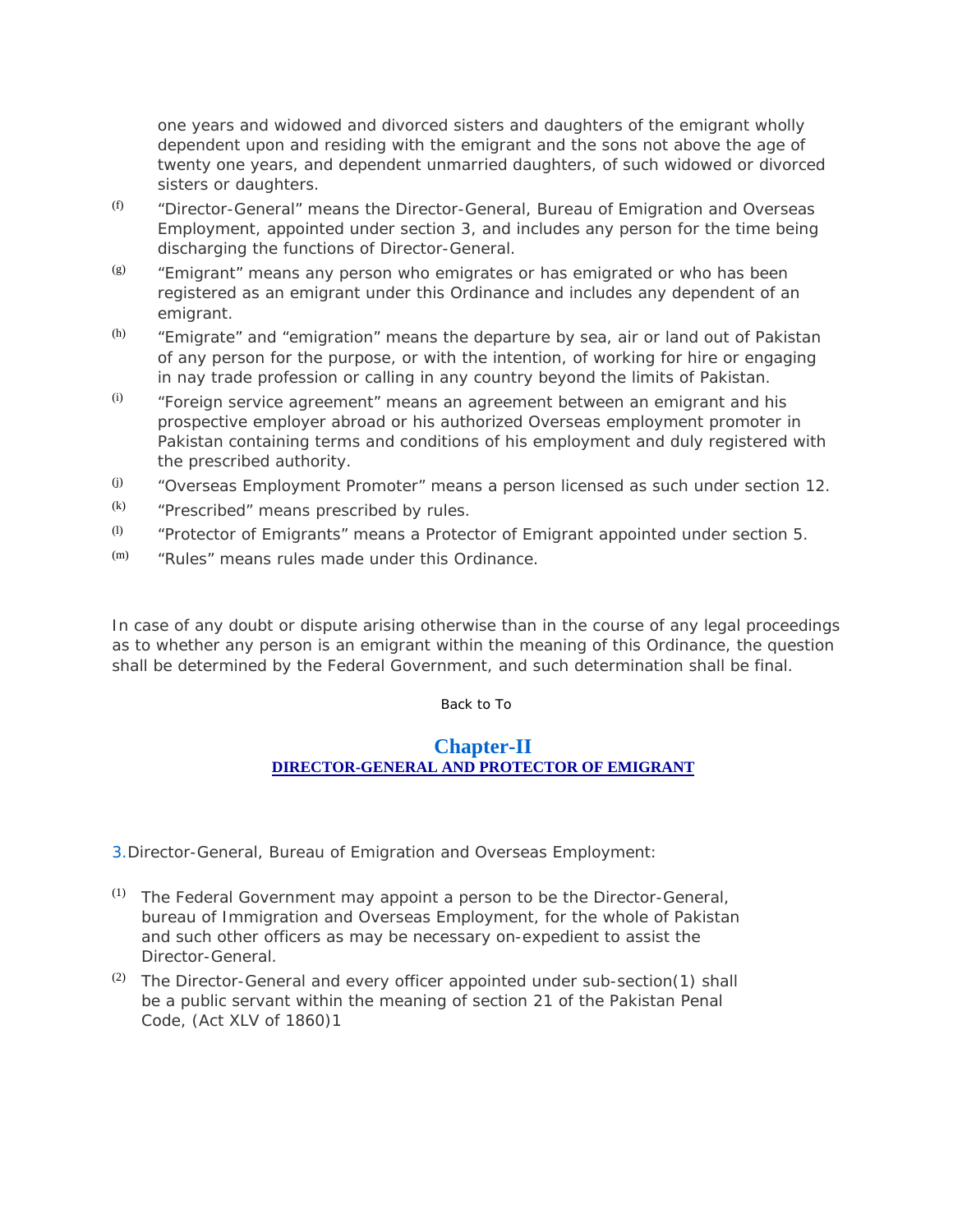4.Function of Director-General: Subject to the provisions of this Ordinance and the overall supervision and control of the Federal Government, the Director General shall take such measures as may be necessary.

- (a) To promote emigration of citizens of Pakistan.
- $(b)$  To control and regulate such emigration.
- $(c)$  To look after the interest and welfare of emigrants.

And to discharge and perform such other duties and functions as may be assigned to him by the Federal Government.

\*[4-A.Function of Corporation: Subject to provisions of this ordinance and the overall supervision and control of the Federal Government the corporation shall take such measures as may be necessary to promote emigration of citizens of Pakistan.]

5.Appointment of Protectors of Emigrants:

- $(1)$  The Federal Government may appoint a person to be a Protector of Emigrants and define the area to which the authority of Protector of Emigrants so appointed shall extend.
- $(2)$  Every Protector of Emigrants shall be a public servant within the meaning of the Pakistan Penal Code (Act XLV of 1860).

6.General Duties of Protector of Emigrants: Every Protector of emigrants shall discharge such duties may be

7.Appointment of Labour Attaches: The Federal Government may, for the purpose of safeguarding the interests of emigrants and promoting overseas employment, appoint a person to be a Labour Attaches in a place outside Pakistan and may define duties.

Back to Top

## **Chapter-III EMIGRATION**

8.Regulation of Emigration

- $(1)$  Emigration from Pakistan to all countries of the world for the time being recognized by Pakistan shall be lawful if it is in conformity with the provisions of this Ordinance and the rules.
- (2) Subject to the provisions of this Ordinance and the rules and any other law for the time being in force, the emigration of a citizen of Pakistan shall be lawful if he is in possession of a letter of appointment of a work permit from a foreign employer or an employment visa or an emigration visa from foreign Government; or he has been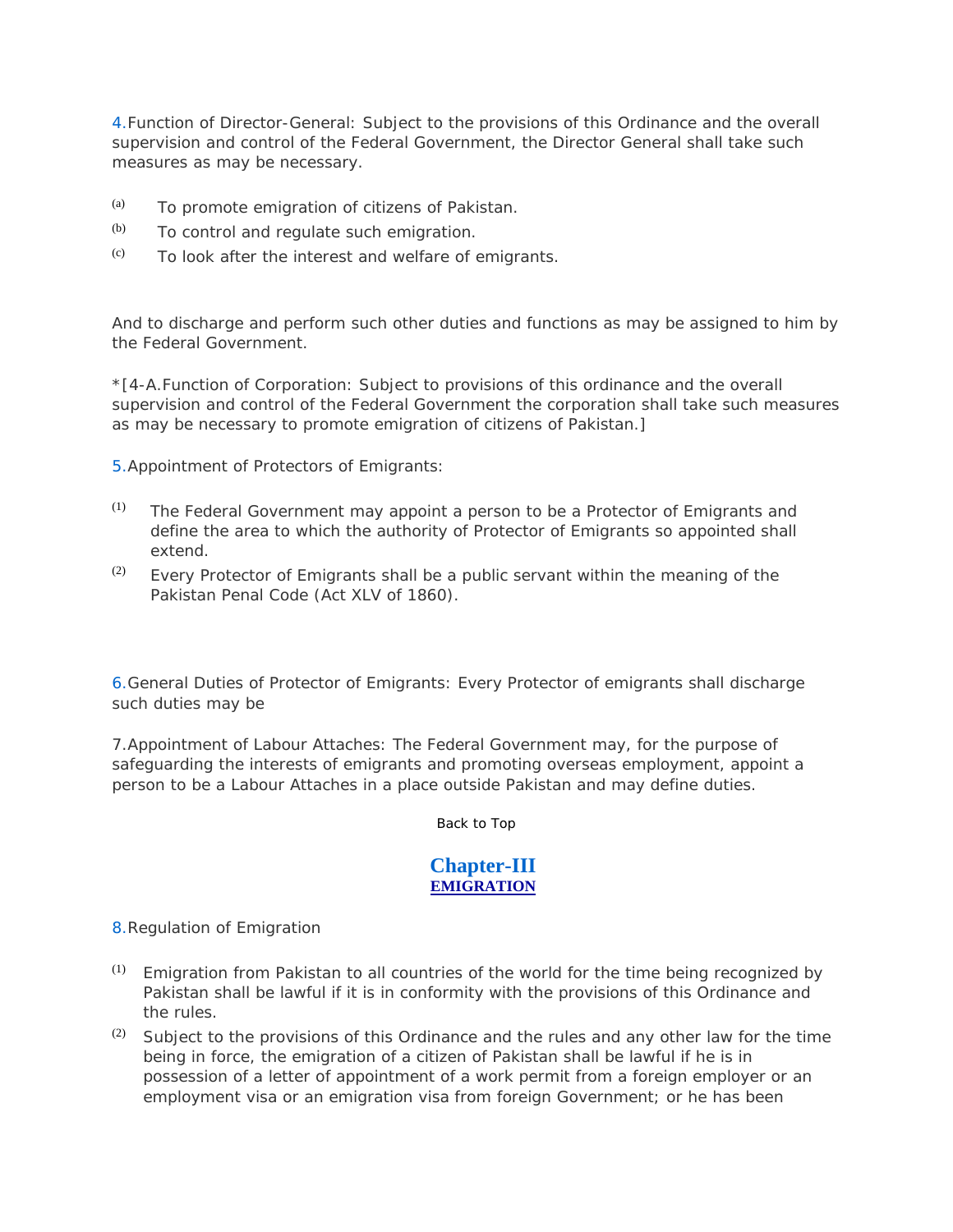selected for emigration by the foreign employer through the Director General or by an Overseas Employment Promoter or under an agreement or treaty between the Government of Pakistan and a foreign Government.

- $(3)$  If the Federal Government, having regard to the occupation, profession, provocation or qualifications of any person or class or persons, is satisfied that emigration of such person or class of persons, or class of person is not in the public interest, it may, by rules, regulate emigration of such person or class of person, and the departure of such person or class or persons otherwise than in accordance with such rules shall not be lawful.
- $(4)$  The Federal Government may, by satisfaction in the official Gazette, prohibit, from a date and for reasons to be specified in the notification, all persons or any specified class of persons from emigrating to all or any specified country.

Back to Top

## **Chapter-IV GENERAL**

9.Prohibition of advertisement, etc.: No person other than the Corporation shall recruit a citizen of Pakistan or issue an advertisement or publish any material or hold any interview or examination for such recruitment for the purpose of emigration, except with the prior permission of the Director-General or the Protector of Emigrant of the area, in accordance with such conditions, if any, as may be prescribed.

10.Advisory Committee: The Federal Government may, for the purpose of advising the Government, constitute an Advisory Committee, in such manner as it may think fit, and may prescribe the procedure to be followed and the function to be performed by such committee.

11.Power to search and detain vessels, etc.: The Director-General, a protector of emigrants or any officer authorized by the Federal Government may, for the purpose of preventing the commission any offence under this Ordinance, exercise all the powers conferred on the officers of customs by the Customs Act, 1969 (IV of 1969), with regard to the searching and detention of vessels or otherwise for the prevention of smuggling on board thereof and, for this purpose, he shall have the authority to enter any port or point of entry or departure of inspect any conveyance carrying or bringing or believed to be carrying or bringing any emigrant.

Back to Top

## **Chapter-V APPOINTMENT OF OVERSEAS EMPLOYMENT PROMOTERS**

12.Grant of Overseas Employment Promoters License:

 $(1)$  whoever desire to engage, or to assist or to recruit any person to emigrate shall apply for a license to the Federal Government and shall with his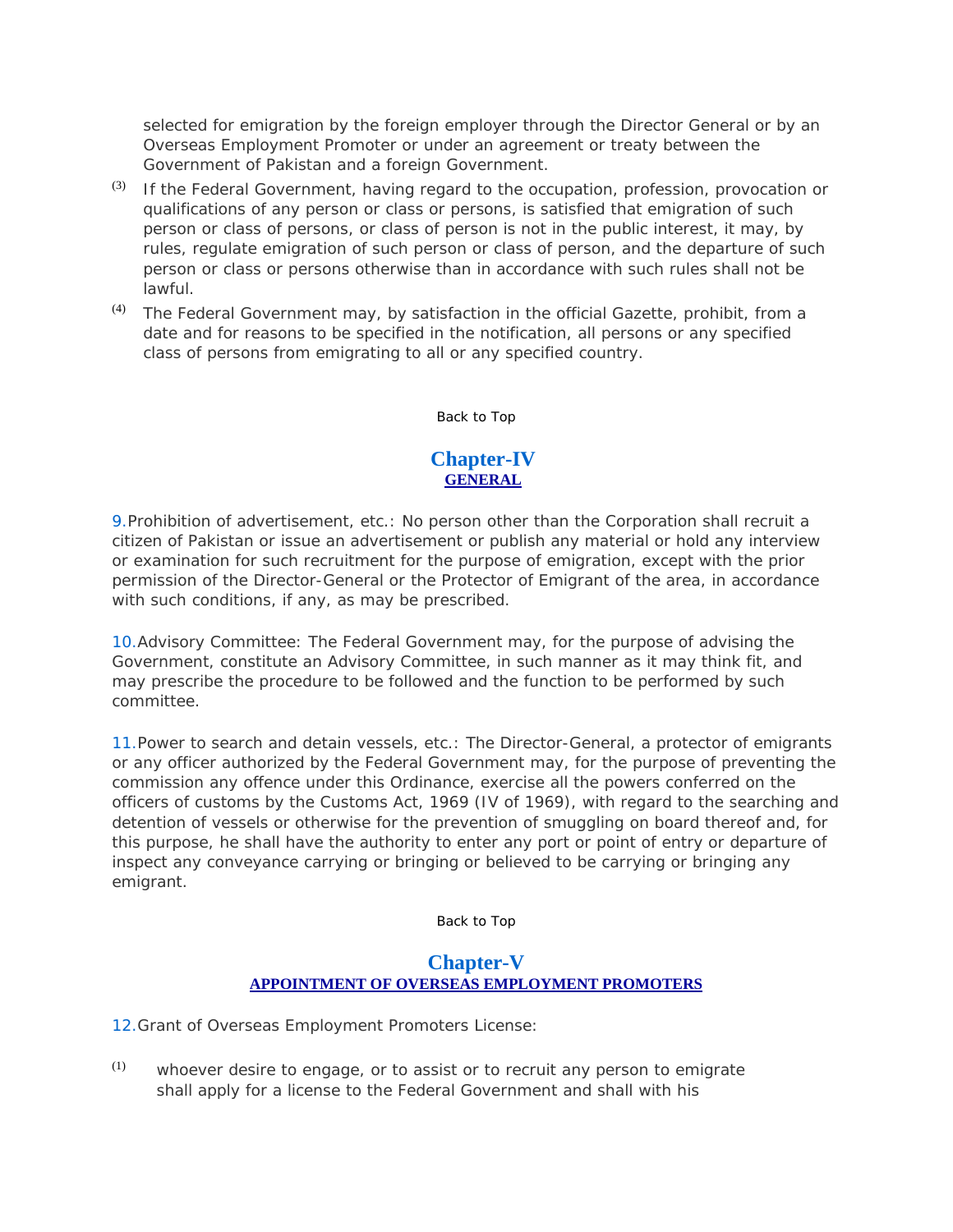application furnish such information and documents, pay such security and fee, and at such time and in such manner as may be prescribed.

- (2) On receiving any application under sub-section  $(1)$ , the Federal Government may, after such inquiry as it may deem necessary, grant the license applied for on such terms and conditions, if any, and on payment of such fee and on furnishing such security, as may be prescribed, or withhold such license, and the decision of the Federal Government shall be final.
- $(3)$  If at any time during the period for which a license is valid the Federal Government is satisfied, after making such inquiry as it may deem necessary, that the license has been guilty of misconduct, or that his conduct and performance as licensee has been otherwise unsatisfactory, or that he has committed a breach of any of the provisions of this Ordinance or the rules or the prescribed code of conduct, the Federal Government may, by order in writing, cancel the license or suspend it for a specified period and day also pass orders in regard to the forfeiture of the security furnishers under sub-section (2) in whole or in part, and the decision of the Federal Government shall be final.
- $(3-A)$  Before an order is passed under sub-section  $(3)$ , the licensee shall be afforded an opportunity of being heard.
- $(4)$  On the expiry of the period for which the license is granted, or on being informed by the licensee that he does not propose to continue to act as an overseas employment promoter, and on being satisfied that no ground exists for forfeiting the security in whole or in part, the Federal Government may order the return of the security or any part thereof to the person by whom it was furnished or to his authorized representative.

13.Power to withdraw Licenses: Notwithstanding anything contained in this Ordinance, if, at any time, it appears to the Federal Government that, in the public interest, it is necessary to discontinue the practice of granting licences to overseas employment promoters, it may, by notification in the official Gazette, withdraw all such licences and entrust the functions concerning emigration for employment aboard to the corporation or any other institution established or controlled by Government, in such manner as it may deem fit.

14.Delegation of Power to Director-General to receive and dispose of application:

- (1) The Federal Government may, by notification in the official Gazette, delegate its powers under section 12 to the Director-General or any other officer. Provided than an appeal shall lie to the Federal Government from an order passed by the Director-General or any other officer in exercise of the power delegated to him, and the decision of the Federal Government taken after the appellant has been afforded an opportunity of being-heard shall, subject to sub-section (2), be final.
- (2) The Federal Government may review its decision under sub-section (1) and the decision of the Federal Government in review shall be final. Provided that, before a decision is taken in review, the licensee when the decision relates shall be afforded an opportunity of being heard.
- $(3)$  The Director-General shall maintain, in such form as may be prescribed, a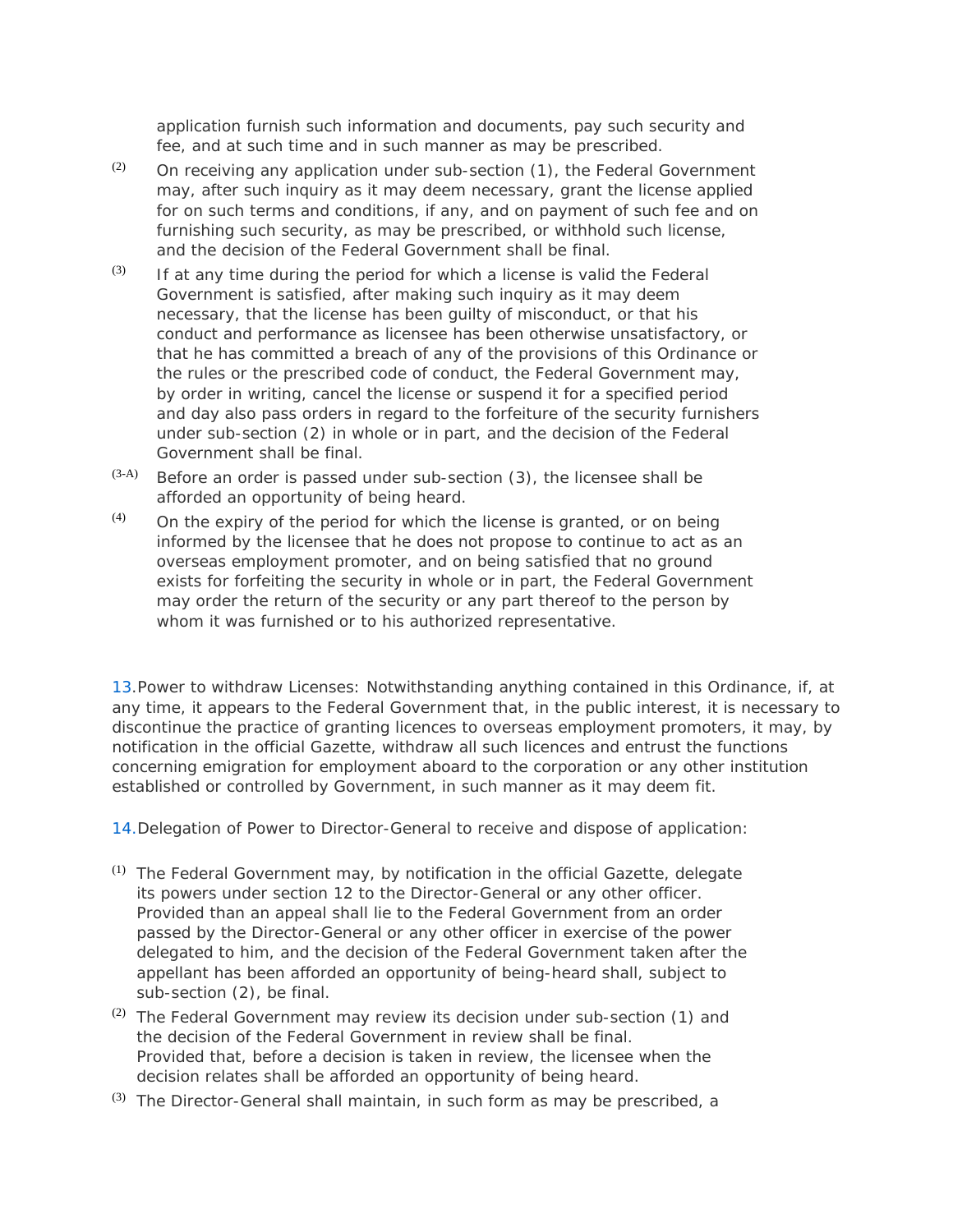register of the names of all persons to whom licenses have been granted under sub-section (2) of section 12.

15. Appearance of engaged persons before, and registration of names by, protector of emigrants: Before any person emigrates, he shall appear in person, alongwith the overseas employment promoter by whom he has been engaged or assisted or recruited for employment abroad or his duly authorized representative, before the protector of Emigrants and furnish to him such information as may be prescribed.

#### Back to Top

### **Chapter-VI RULES**

#### 16.Power to make Rules:

- $(1)$  The Federal Government may, by notification in the official Gazette, make rules for carrying out the purposes of this Ordinance.
- $(2)$  In particular and without prejudice to the generality of the foregoing power, such rules may provide for all or any of the following matter, namely:-
	- (a) the powers and duties of the several officers appointed by the Federal Government under this Ordinance.
	- $(b)$  the licensing, supervision and control of overseas employment promoters and the prohibition of unlicensed persons from being engaged in causing or assisting or recruiting persons to emigrate and in the conveyance and accommodation of emigrants.
	- $(c)$  the establishment, supervision and regulation of any places of accommodation provided for emigrants and for their medical care while resident there
	- $<sup>(d)</sup>$  the forms to be maintained and the returns to be submitted by the overseas</sup> employment promoters and the corporation.
	- (e) the information to be furnished by overseas employment promoters to emigrants and the language in which such information is to be furnished
	- $(f)$  the production and examination of emigrants before the Protector of emigrants or such other authorities as may be appointed in this behalf.
	- $($ g) the age below which person of either sex may not emigrate except as dependents.
	- $(h)$  the reception and the despath to their homes of returning emigrants.
	- $(i)$  the fees, if any, payable by overseas employment promoters to the protectors of emigrants for each emigrant departing from Pakistan.
	- $<sup>(j)</sup>$  Execution of a bond by an emigrant, or a person proceeding abroad for education,</sup> studies or training, or any other purpose, in which he undertakes to return to Pakistan after a specific period.
	- (k) Setting up of training centers and orientation and briefing centers to guide and advise intending emigrants and their dependents proceeding aboard.
	- $(1)$  The recall and repatriation in the public interest of such emigrants as may be prescribed.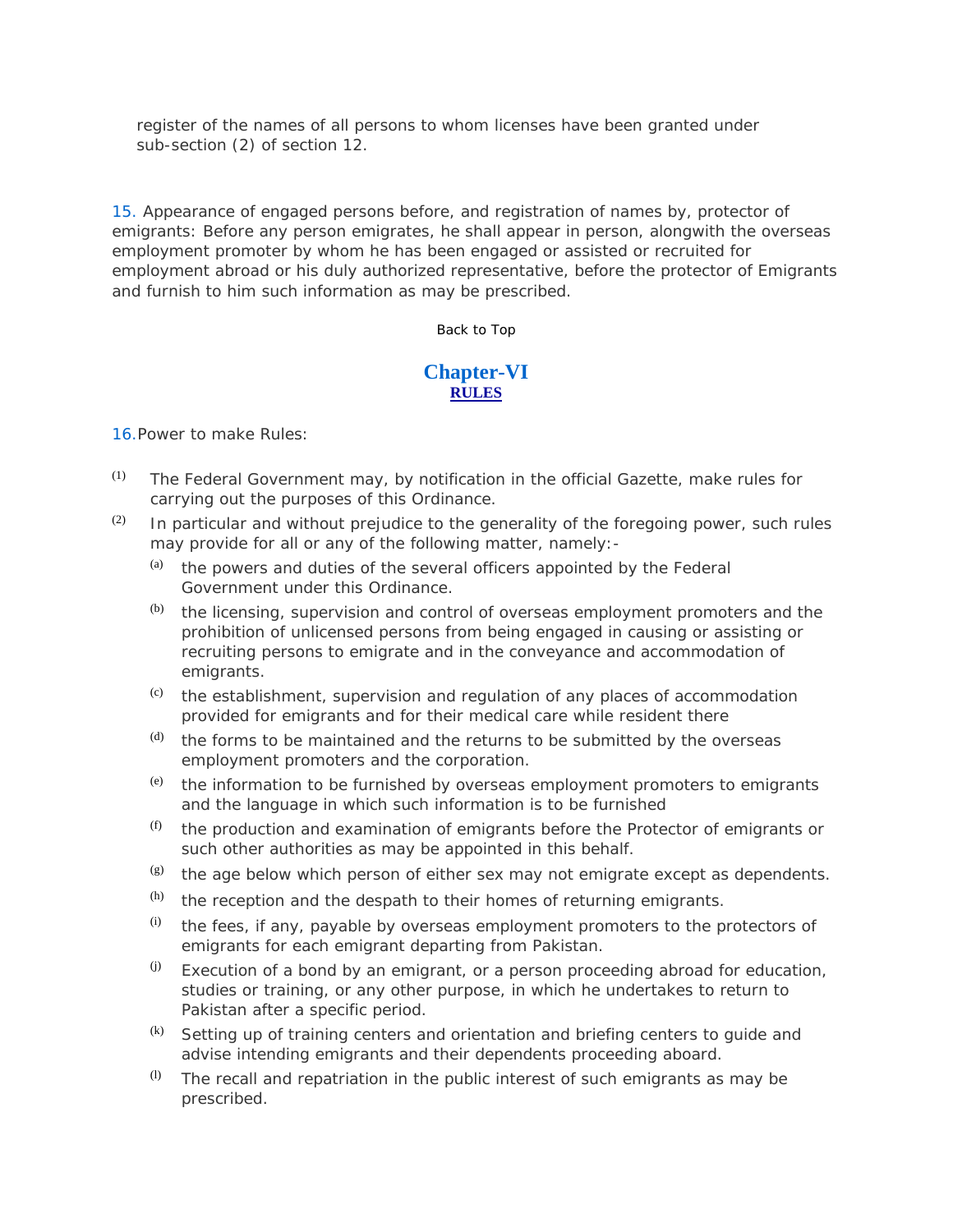- $(m)$  The time within which an appeal under the provision to sub-section (1) of section 14 may be presented.
- (n) Creation of welfare fund and measures for the welfare of emigrants and their dependents and establishment of machinery at home and abroad for the implementation of such rules.
- $^{(0)}$  The disposal of complaint against overseas employment promoters.
- $(p)$  The formation of an Overseas Employment Promoters Association and code of conduct to be observed by overseas employment promoters
- (q) The service charges to be paid to overseas employment promoters and the corporation by the emigrants.
- $($ f) The depositing of fees and securities by overseas employment promoters.

#### Back to Top

### **Chapter-VII OFFENCES, PENALTIES AND PROCEDURE**

17.Unlawful emigration, etc.

- $(1)$  Whenever, except in conformity with the provisions of this Ordinance and the rules, emigrates or departs or attempts to emigrate or depart shall be punishable with imprisonment for a term which may be extended to five years, or with fine, or with both.
- (2) Whoever, except in conformity with the provisions of this ordinance or of the rules
	- $(a)$  makes, or attempts to make any agreement with any person purporting to bind that person, or any other person, to emigrate or depart; or
	- $(b)$  causes or assist or attempts to cause or assist, any person to emigrate or depart or to attempt to emirate or depart or to leave any place for the purpose of emigrating or departing; or
	- (c) causes any person engaged, assisted or recruited by him, after grant of the license referred to in section 12, to depart without appearing before the Protector of Emigrants as required by section 15 shall be punishable
	- $(i)$  for a first offence, with imprisonment for a term which may extend to five years, or with fine, or with both; and
	- $(iii)$  for a second or subsequent offence, with imprisonment for a term which may extend to seven years, or with fine, or with both.
- (3) When, in the course of any proceeding in connection with emigration in which an Overseas Employment Promoter is concerned, a breach of the provisions of this Ordinance or of the rules is committed, such person shall be liable to the punishment provided by subsection
	- (2) unless he proved that he was not responsible for and could not have prevented the commission of the breach.
- (4) Whoever, in contravention of the provisions of section 9, recruits a citizen of Pakistan or holds an interview or examination or issues an advertisement for such recruitment, and the editor, printer and publisher of a newspaper in which such advertisement is published, shall be liable to punishment provided by subsection (2).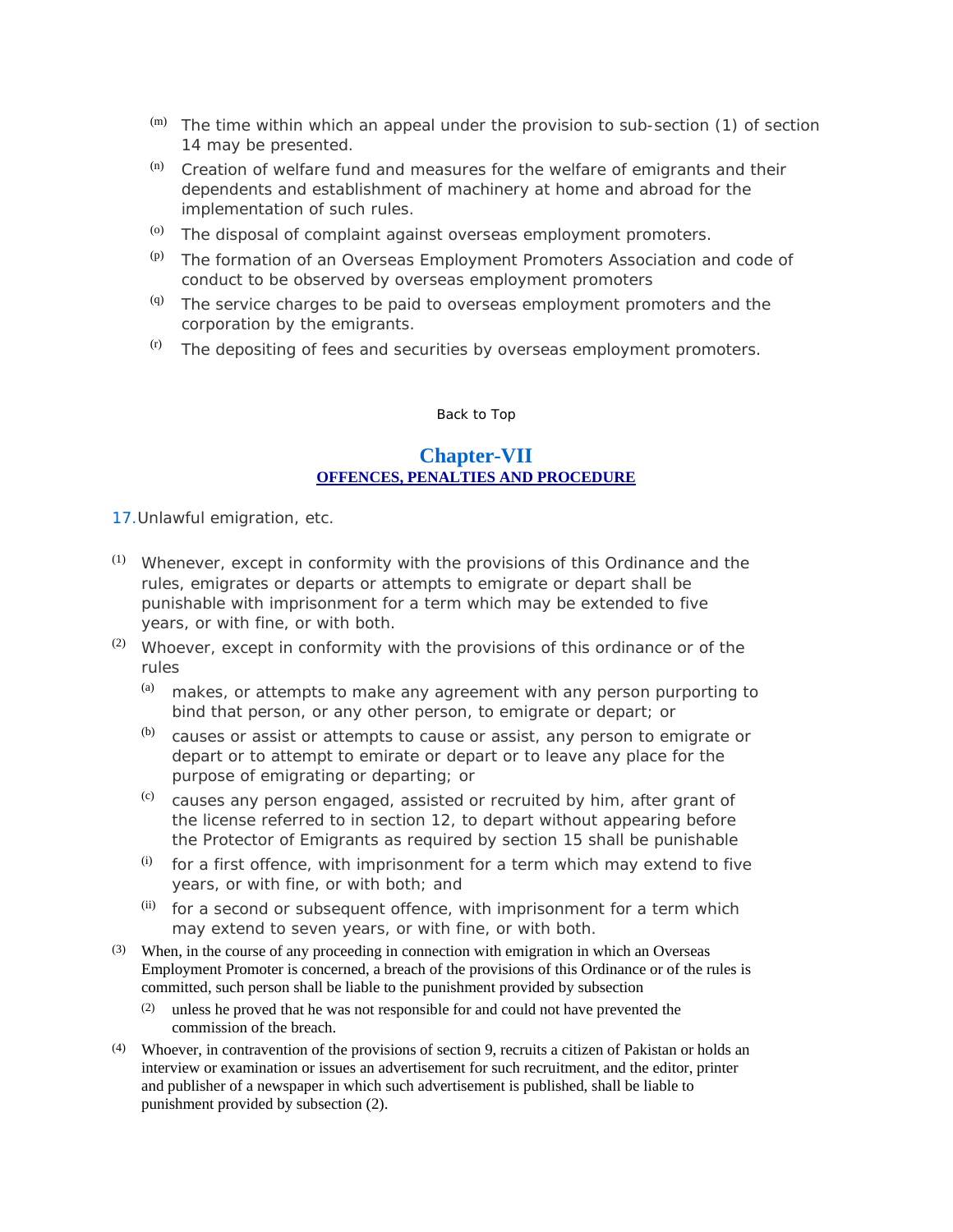### 18.Fraudulently Inducing to Emigrate:

- $(a)$  Forges any document required for, or relating to, the emigration of any person, or has in his possession or under his control any instrument or article which may be used for the purpose of such forgery, or
- $(b)$  By means of cause or induces, any person to emigrate, or enters into any agreement to emigrate or leaves any place with a view to emigrating, shall be punishable with imprisonment for a term which may extend to fourteen years, or with fine, or with both.

19.False representation of Government Authority: Falsely represents that any emigrant is required by the Government or is to be engaged on behalf of the Government shall be punishable with imprisonment for a terms which may extend to five years, or with fine or with both.

20.Violation, of terms of agreement with foreign employer by emigrant. Whoever violates the terms of the agreement with his foreign employer by abandoning his employment or otherwise shall, after his repatriation to Pakistan be punishable with fine which may extend to ten thousand rupees.

21.Certain amount recoverable as arrears of Land Revenue: The amount of any expenditure incurred by; the Federal Government for the repatriation to Pakistan of a person who is convicted of an offence punishable under subsection (1) of section 17 or section 20, and the amount payable by any person in pursuance of an agreement or bond or undertaking executed in pursuance of this Ordinance or the rules, shall be recoverable from such person as an arrear of land revenue.

22.Receiving money, etc. for providing foreign employment. Whoever, for providing or securing, or on the pretext of providing or securing, to or for any person employment in any country; beyond the limits of Pakistan.

- $(a)$  being an overseas employment promoter, charges any fee in addition to the prescribed amount, or
- $(b)$  not being such a promoter, demands or receives, or attempts to receive, for himself or for any other valuable thing shall be punishable with imprisonment for a term which may extend to fourteen years, or with fine or with both.

23.Penalty for other offences. Whoever contravenes, or fails to comply with any of the provisions of this Ordinance or the rules shall, if another penalty is provided by this Ordinance for such contravention or failure, be punishable with imprisonment for a term which may extend to one year and with fine.

24.Special Courts.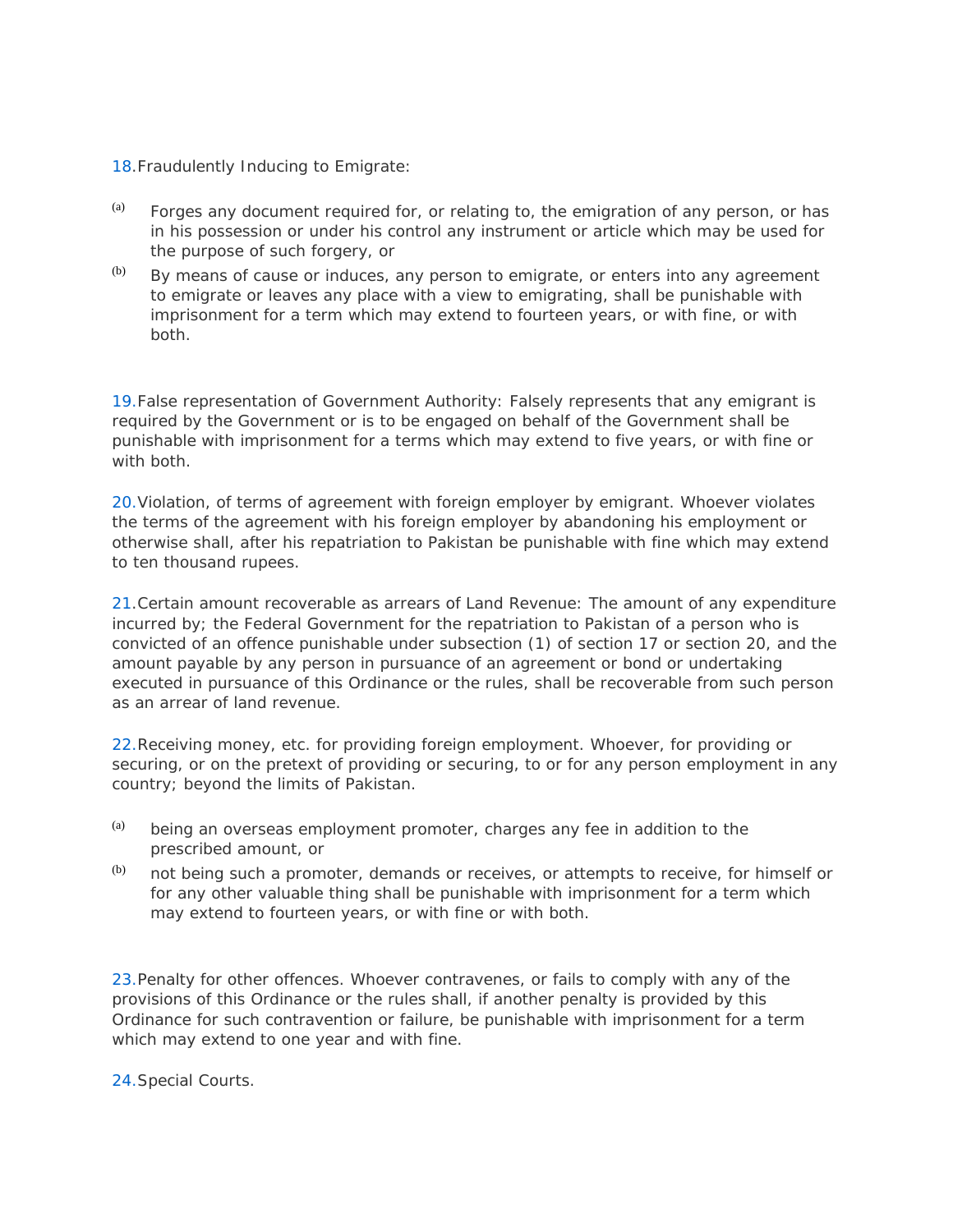- $(1)$  the Federal Government may, by notification in the official Gazette, set up as many Special Courts as it considers necessary and, where it sets up more and one Special Court, shall specify in the notification the head-quarters of each Special Court and the territorial limits within which it shall exercise jurisdiction under this Ordinance.
- $(2)$  A Special Court shall consist of a person who is or has been a Sessions Judge, or an Additional Sessions Judge.
- (3) Notwithstanding anything contained in the Code of Criminal Procedure, 1898 (Act V of 1898) an offence punishable under this Ordinance shall be tried exclusively by a Special Court.
- $(4)$  The provisions of the Code of Criminal Procedure, 1898 (Act V of 1898), so far as they are not inconsistent with the provisions of this Ordinance, shall apply to the proceedings of a Special Court and such Court shall be deemed to be Court of Session for the purposes of the necessary modifications, shall apply to the trial of cases by a Special Court under this Ordinance, and a person conducting prosecution before a Special Court shall be deemed to be a Public Prosecutor.
- $(5)$  For the purpose of subsection (4), the Code of Criminal Procedure, 1898 (Act V of 1898), shall have effect as if an offence punishable under this Ordinance were one of the offences referred to in subsection (1) of section 337 of the Code.
- $(6)$  ["(6) A Special Court shall take cognizance of, and have jurisdiction to try, an offence punishable under this Ordinance only upon a complaint in writing which is accompanied by the previous sanction of the Federal Government:

Provided that, in a case in which the complaint is not accompanied by such sanction, the Special Court shall, immediately on its receipt, refer the matter to the Federal Government; and, if the required sanction is neither received nor refused within sixty days of the receipt of the reference by the Federal Government, such sanction shall be deemed to have been duly accorded."]

["24-A. Appeal. A person sentenced by a Special Court may within forty-five days of the order, prefer an appeal in the High Court.

- (2) Where a Special Court has passed an order of acquittal,
- (a) The Federal Government may direct any of its Law Officer to present an appeal; and
- $(b)$  In the case of a prosecution for any offence punishable under this Ordinance, the person in respect of whom the offence is alleged to have been committed may, within a period of forty-five days, appeal to the High Court against the order."]

25.Indemnity. No suit, prosecution or other legal proceeding shall lie against any person for anything which is good faith done is pursuance of this Ordinance or any rule.

#### Back to Top

### **Chapter-VIII VALIDATION, SAVINGS, ETC.**

26.Validation. Any power of function of the Federal Government, the Director-General or a Protector of Emigrants under the emigration Act, 1922 (VII of 1922), or the rules made thereunder exercised or performed, before the commencement of this Ordinance, by any